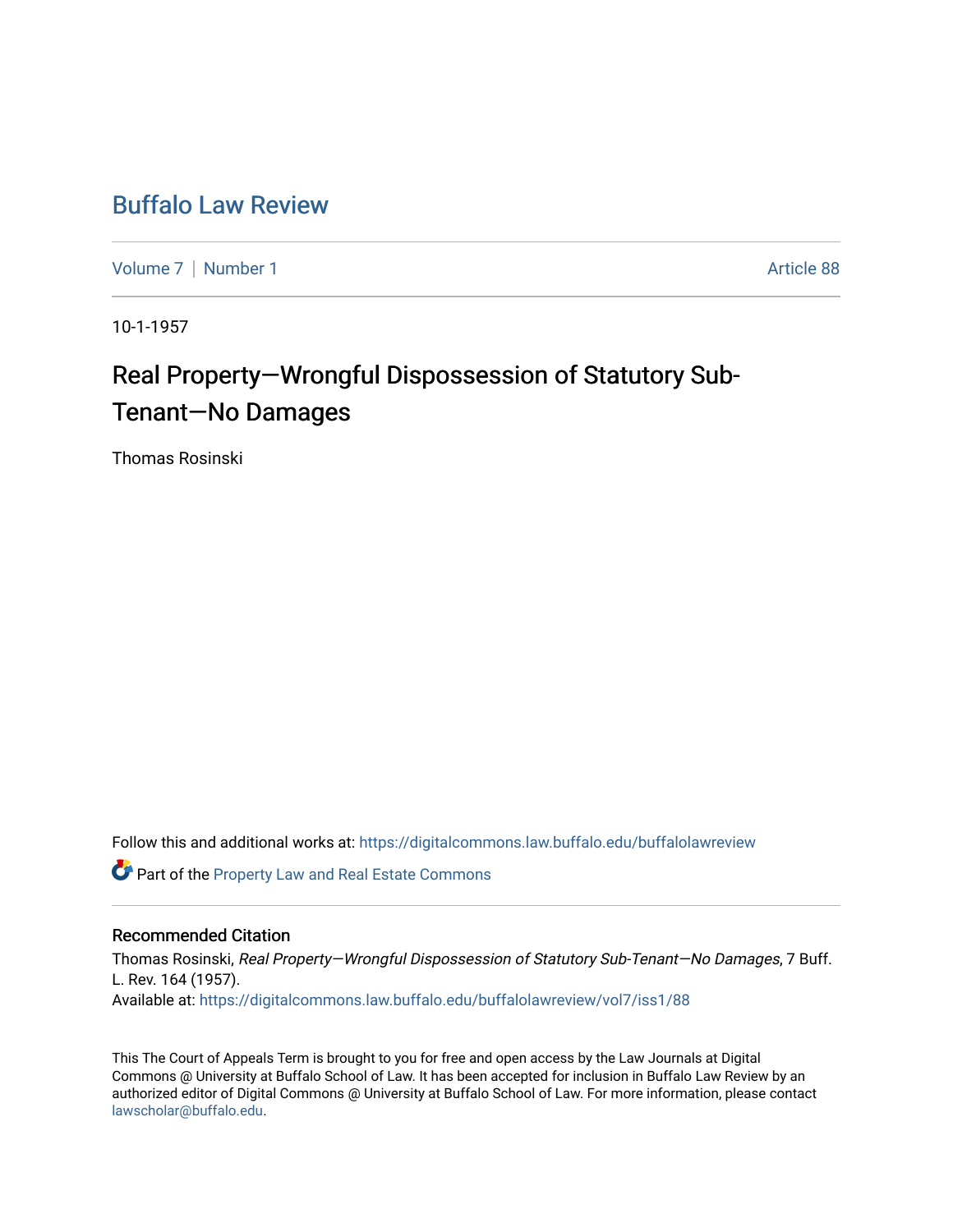#### *BUFFALO LAW REVIEW*

authorities can do nothing which amounts in effect to the alienation of a substantial right of the public.<sup>47</sup>

While in the instant case it appeared that the assessments on the property of those for whose exclusive use the property was to be maintained were well equal to the maintenance of the property, the rule advanced by the landowners could by a very slight variation in the situation result in a palpable injustice to the general taxpaying population of the town.

#### REAL PROPERTY

#### Wrongful Dispossession Of Stautory Sub-Tenant - No Damages

In *Drinkhouse v. Parka Corporation'* the Court held that a statutory tenant did not have a cause of action for damages against a landlord who locked him out of his apartment but, after a court injunction, offered to allow him to return if he stipulated to abide by the ultimate decision on appeal of such injunction.

In 1951 plaintiff was a subtenant of the original tenant of defendant. When the original tenant terminated his tenancy with defendant in June, 1951, defendant locked plaintiff out of the apartment. In January, 1952, a declaratory judgment with injunctive relief was granted<sup>2</sup> declaring plaintiff to be a statutory tenant and entitled to the protection of the Emergency Housing Rent Control Law. Defendant offered to allow plaintiff to return if he stipulated to abide by the ultimate decision on appeal of such injunction. Plaintiff refused and in a subsequent action the Court held that defendant did not violate injunction and was not in contempt.3 Plaintiff then brought this action for damages arising during the period of time from the original lockout in June, 1951, to the final repossession by plaintiff in July, 1953. The complaint stated two causes of action, one for damages arising out of the violation of the Emergency Housing Rent Control Law and the other for treble damages in accordance with section **535** of the Real Property Law. The Court held that since plaintiff did not state any valid causes of action defendant's motion to dismiss under rules 112 and 113 of the Rules of Civil Practice should have been granted.

Plaintiff is a statutory tenant and, therefore, is entitled only to that relief

<sup>47.</sup> Wabash Ry. Co. v. Defiance, **167 U.S.** 88 (1896).

<sup>1. 3</sup> N.Y.2d 82, 164 N.Y.S.2d **1** (1957). 2. Parka Corp. v. Drinkhouse, **281 App.** Div. 858, 119 N.Y.S.2d 479 (1st Dep't 1953), *aff'd.* 305 N.Y. 885, 114 N.E.2d 430 (1953).

<sup>3.</sup> Parka Corp. v. Drinkhouse, 282 App. Div. 676, 122 N.Y.S.2d 814 (15t Dep't 1953).